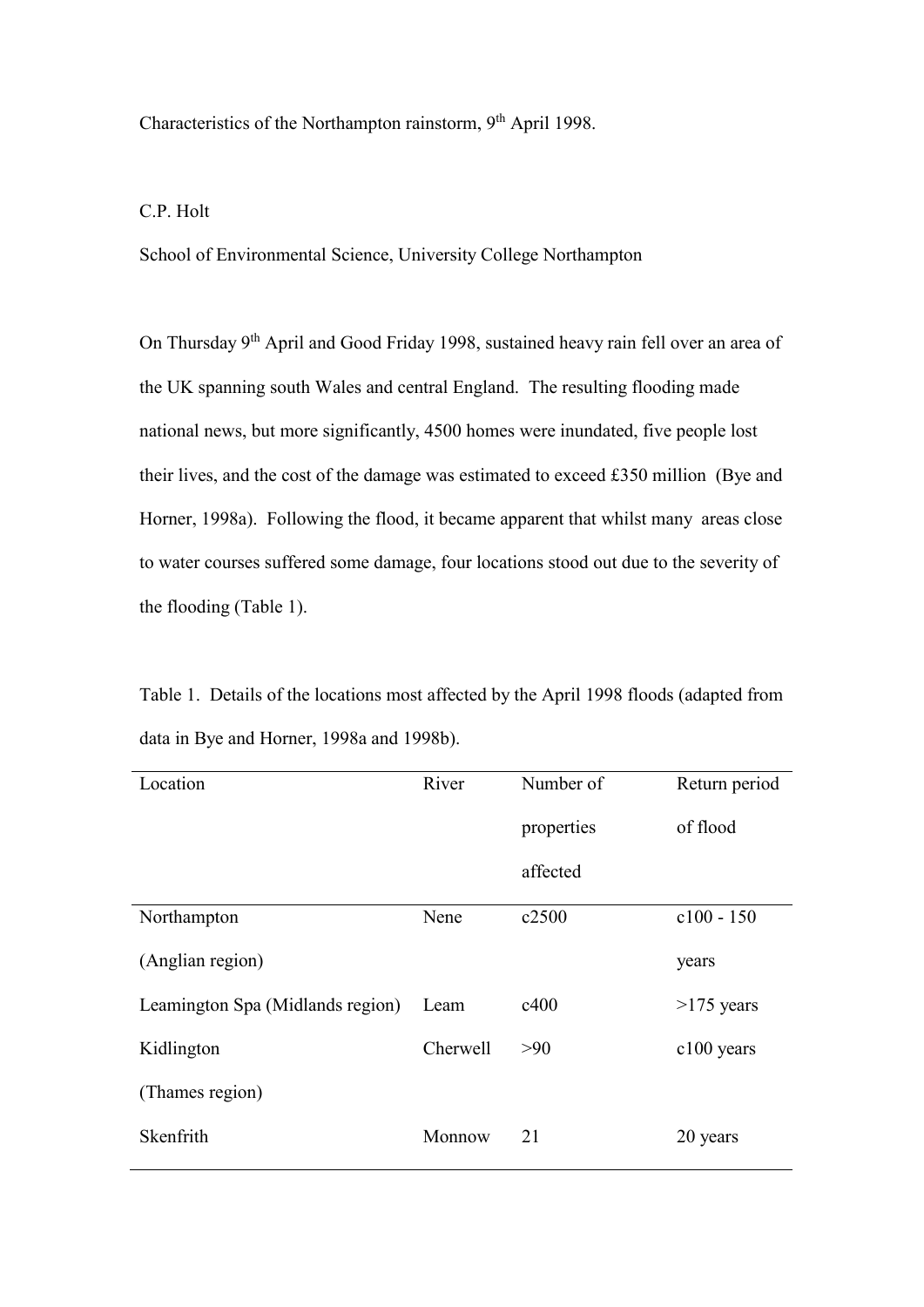As table 1 shows, Northampton was particularly badly affected by the flood, with some properties still unoccupied 15 months after the event. This article intends to examine the precipitation at Northampton during April 1998, with particular reference to the rainstorm on April  $9<sup>th</sup>$ .

### **Location of Northampton and its susceptibility to flooding.**

Due to its location in the east Midlands, Northampton receives substantially less precipitation than western England or Wales, with a mean annual precipitation of only 630mm. The town of Northampton has developed on both sides of the River Nene, with significant development of the floodplain occurring within the last 140 years. The Nene catchment (Figure 1) drains eastwards from the upland area around Daventry, across to its outfall in the North Sea, via the Wash. The catchment area of the upper Nene is  $1510 \text{km}^2$  (NRA, 1994) but despite the size of the upper catchment, the River Nene can only be reliably used for water supply during the winter months, due to low annual precipitation.

Despite the low annual precipitation, Northampton has a long history of flooding by the River Nene. The valleys in the upper reaches of the catchment tend to be narrow, and a large percentage of the catchment is underlain by Lias clay. The average fall on the entire length of the river is approximately 1m per kilometre, however, there is 91m of fall between Badby and Northampton occurring over only 27km. This means that two thirds of the total fall for the entire length of the River Nene takes place in the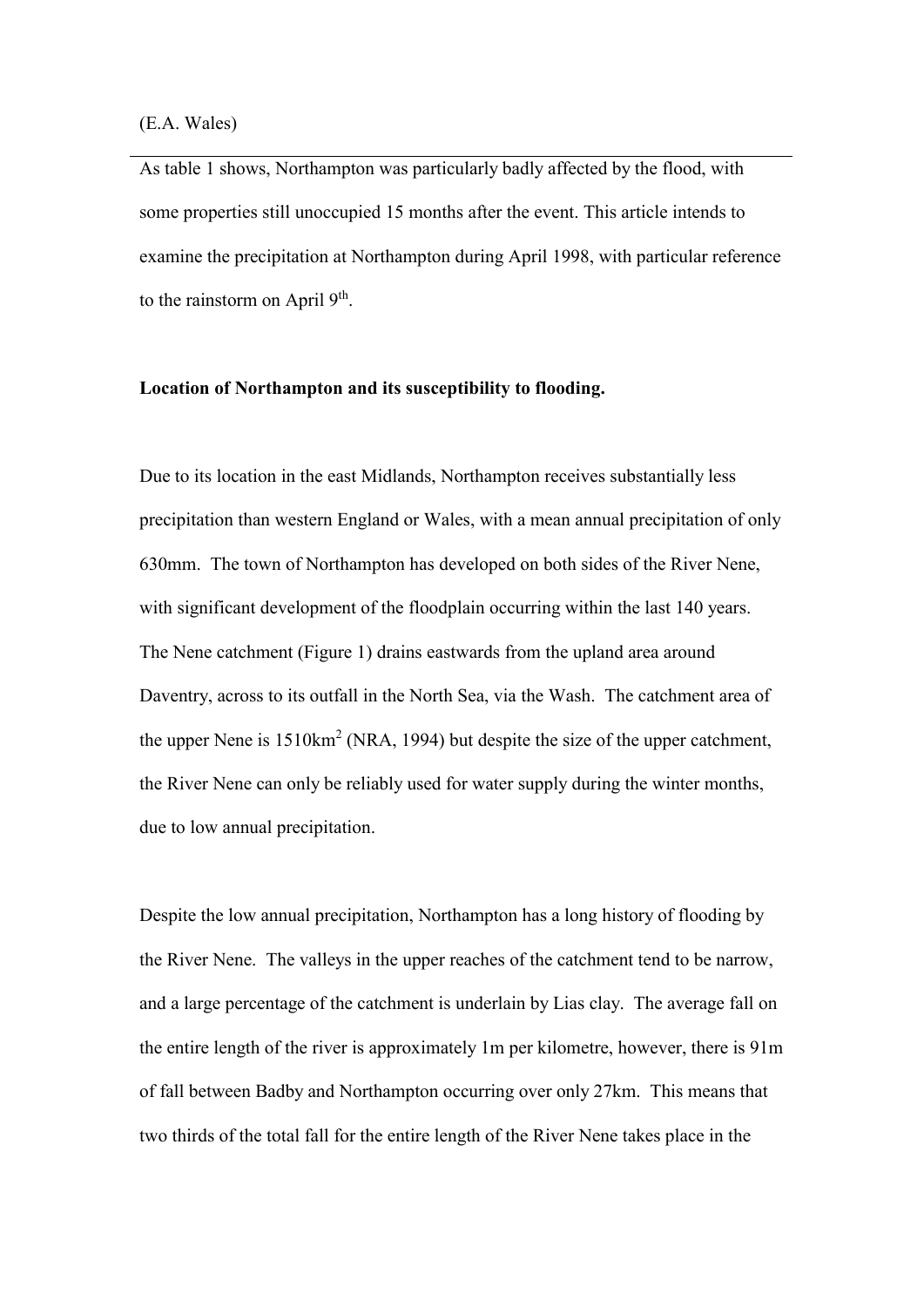27km of channel above Northampton (Dallas, 1943). The catchment topography and geology can therefore result in the rapid generation of runoff following heavy rain.

The likelihood of flooding occurring at Northampton is further increased by the narrowing of the floodplain, due to the construction of the Grand Union Canal in the early 19th century, and the building of both domestic and industrial properties on the floodplain over the last 150 years. In addition, the two branches of the River Nene meet at Northampton. Prior to the flooding in April 1998, the low lying parts of Northampton had escaped inundation since March 1947, when rain falling on a snow covered and frozen catchment led to some flooding. It is interesting to note that not all flooding in Northampton has been induced by prolonged rain falling in the winter or spring. At least two examples of flooding initiated by thunderstorms, July 1880 (Northampton Herald, 1880) and May 1663 (Brooks and Glasspoole, 1928), have been identified in the literature.

### **Characteristics of precipitation at Northampton**

Annual average precipitation measured at Moulton Park, Northampton, amounts to 630mm (Table 2), with an almost uniform distribution in each month. A long term data set of Northampton precipitation is also available, analysis of which indicates that mean monthly precipitation (1880 to 1999) is almost 52mm. Over the last twenty years, 1992 stands out as the wettest year with almost 850mm (Table 2), however, no flooding was experienced at Northampton during that year.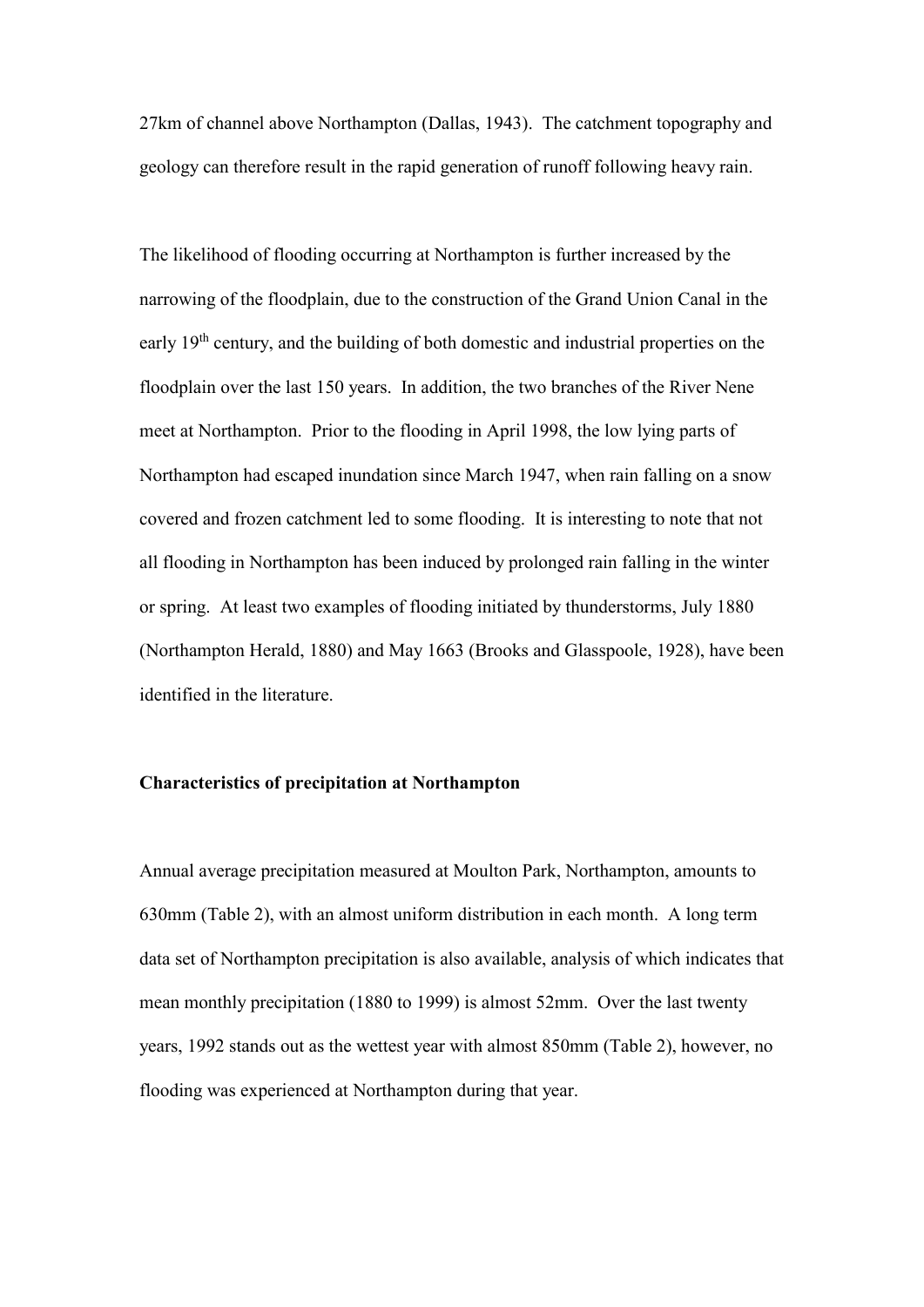| Mean $(mm)$ | Standard  | Minimum precipitation | Maximum precipitation |  |
|-------------|-----------|-----------------------|-----------------------|--|
|             | deviation | (mm)                  | (mm)                  |  |
| 629.9       | 95.8      | 444.2 (1990)          | 859.4 (1992)          |  |

Table 2: Annual Precipitation at Moulton Park, Northampton (1978-1997)

Whilst it may be assumed that high rainfall during a month may cause flooding, this does not appear to be the case at Northampton (Table 3). Of the eight months with precipitation exceeding 157mm, only three can be definitely connected to flooding in the town. July, 1880 was especially wet, with a thunderstorm on the  $15<sup>th</sup>$  producing rapid runoff from a catchment already saturated by a wet early summer.

Daily precipitation is currently only available for Moulton Park (1976 to the present day). The daily mean for 1978 to 1999 is only 1.7mm, although the highest daily precipitation recorded to date is 66.2mm which fell on 14<sup>th</sup> August 1980.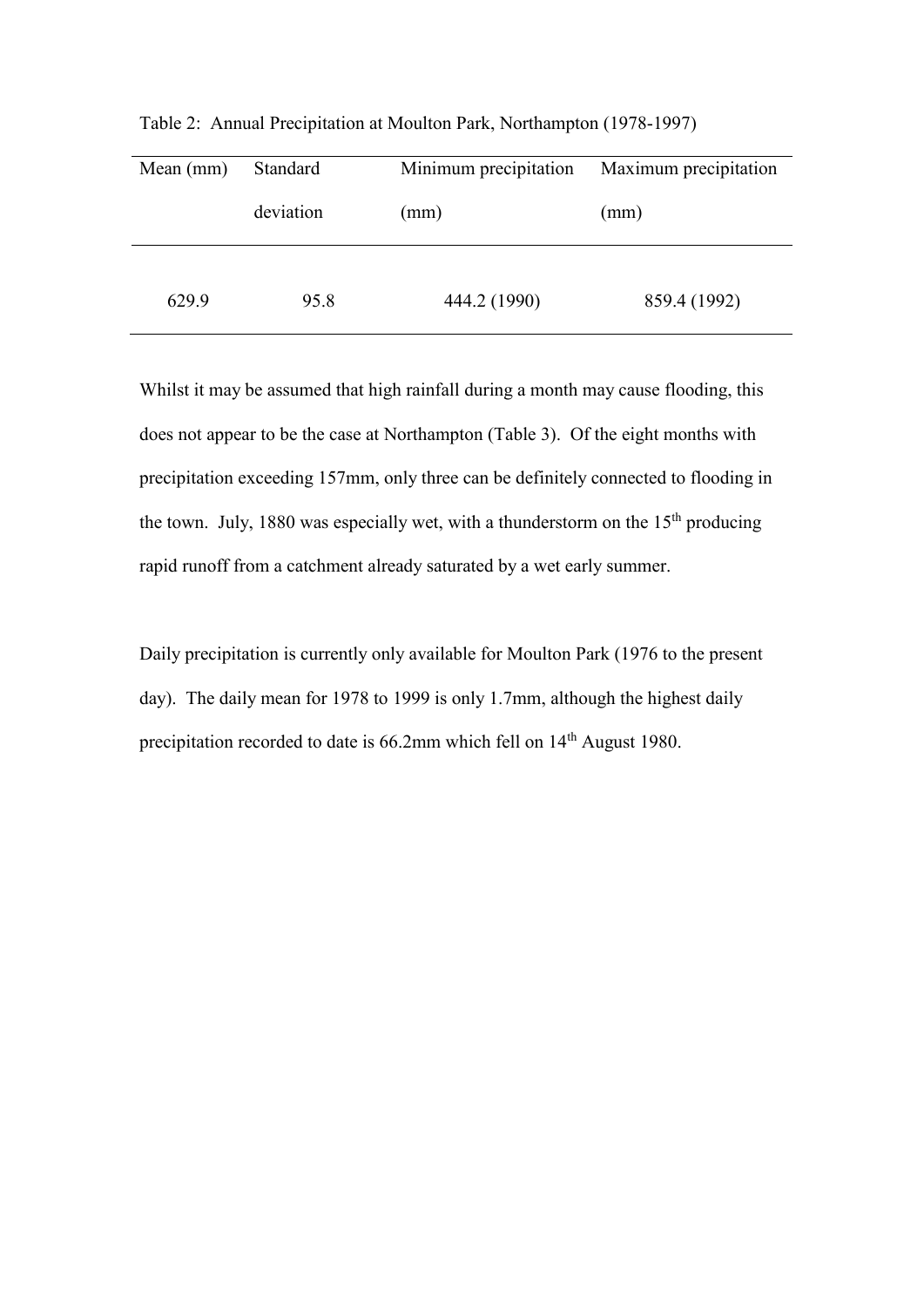| Year | Month          |       |         | Precipitation (mm) Flooding? Number of standard deviations |
|------|----------------|-------|---------|------------------------------------------------------------|
|      |                |       |         | from the mean                                              |
| 1880 | $\tau$         | 186.9 | Yes     | 4.6                                                        |
| 1980 | $\tau$         | 185.2 | No      | 4.5                                                        |
| 1940 | 11             | 179.6 | No      | 4.3                                                        |
| 1912 | 8              | 171.7 | Unknown | 4.1                                                        |
| 1939 | 10             | 165.6 | Yes     | 3.9                                                        |
| 1900 | $\overline{2}$ | 164.9 | Yes     | 3.8                                                        |
| 1998 | $\overline{4}$ | 164   | Yes     | 3.8                                                        |
| 1960 | 10             | 157.7 | No      | 3.6                                                        |
|      |                |       |         |                                                            |

Table 3 Eight wettest months at Northampton and the occurrence of flooding

At Northampton, April is generally one of the drier months, however, during April 1998, a total of 164mm of precipitation was recorded (Figure 2), making it the wettest April since the station at Moulton Park was established in 1976. In over 100 years, it appears that the rainfall total for April 1998 has not been exceeded when considering just April. Prior to April 1998, the highest total was 130.5mm which fell in 1920. Clearly this makes April 1998 unusually wet for Northampton, as well as being the seventh wettest month since records began in 1880, representing less than 1% of all the months.

# **Precipitation on 9th April 1998**

In the months leading up to April, a rainfall deficit had started to develop. January experienced fractionally more than the twenty year mean (+1mm). During February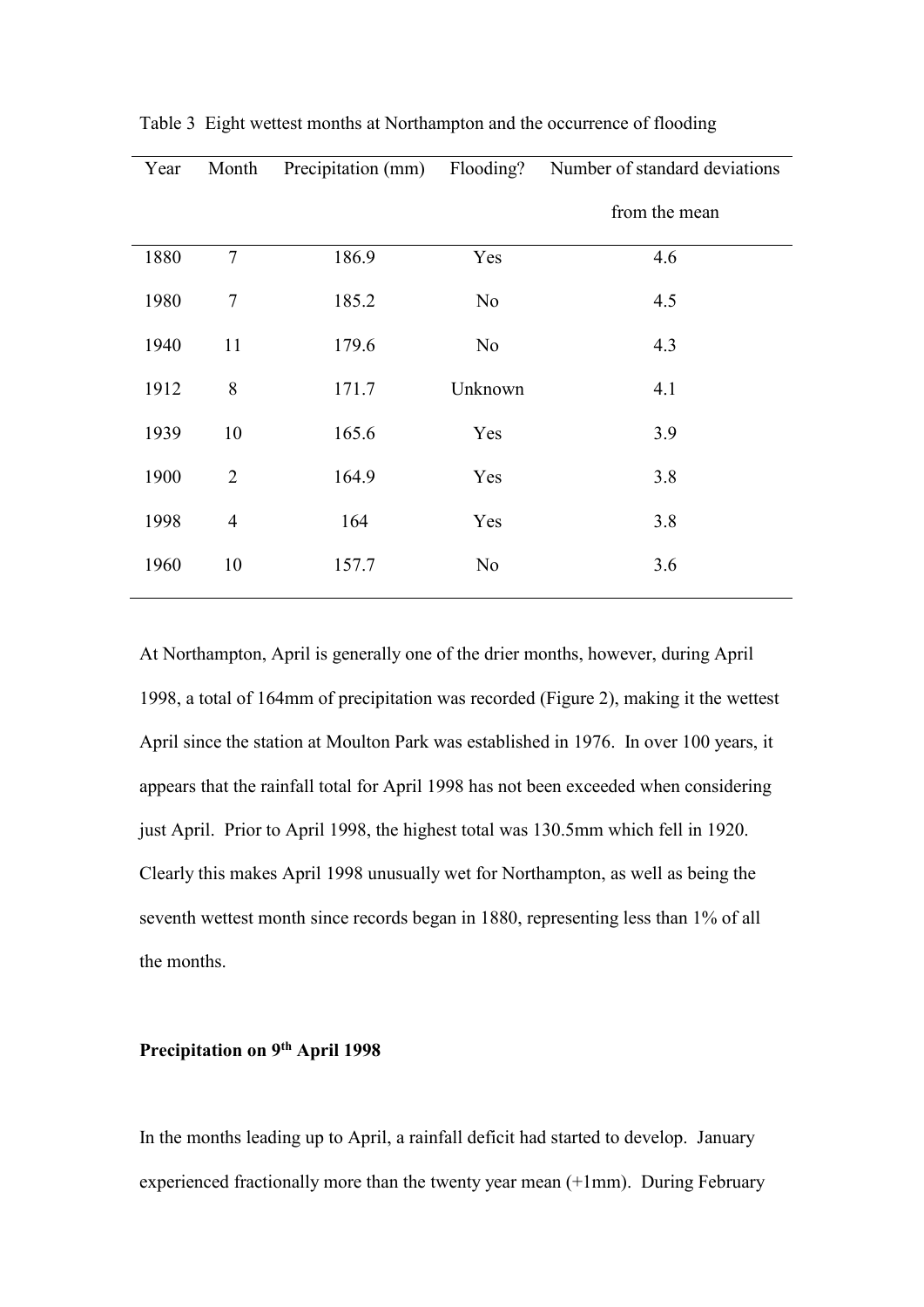only 4.6mm of precipitation were recorded, compared with the mean for the month of 45mm, thereby initiating the onset of a major precipitation deficit, which if sustained could have led to problems for water supply later in the year. Fortunately, the deficit began to diminish during March, when rainfall was 10mm above the average (61.8mm, March 1998) . Despite a wetter than average March, by the beginning of April there was still a cumulative precipitation shortfall of 30mm. April effectively reversed this situation, in part by a single storm event on the  $9<sup>th</sup>$ , but also due to the fact that over the entire month, only one day was recorded as receiving no rain.

Up to and including the rain day of the  $8<sup>th</sup>$ , 37mm of rain had fallen at Moulton Park (see Figure 3). This represented over 80% of the mean precipitation total for April, and would have led to the saturation of the soil. Unfortunately, rainfall throughout most of the upper Nene catchment was similarly high (Figure 4), with comparable rainfall totals at Flore (30mm), Althorp Park (34mm), Pitsford Reservoir (37mm) and Little Houghton (31mm).

By the 9<sup>th</sup> April, two parallel fronts straddled the UK with a west-east orientation. The fronts were associated with a depression centred over Brittany (Figure 5), which had formed near Iceland a few days earlier. The most northern of the two fronts, was a cold front, moving south, whereas the southern front, an occlusion, was moving north. Both fronts were slow moving. Thunderstorms developed ahead of the occlusion which probably explains the occasional intensification (Figure 6) of the frontal rain that was falling in Northampton and across a band running through central England and southern Wales. With the eventual collision and merger of the two fronts into a single front, the rainfall became more sustained. The result of this series of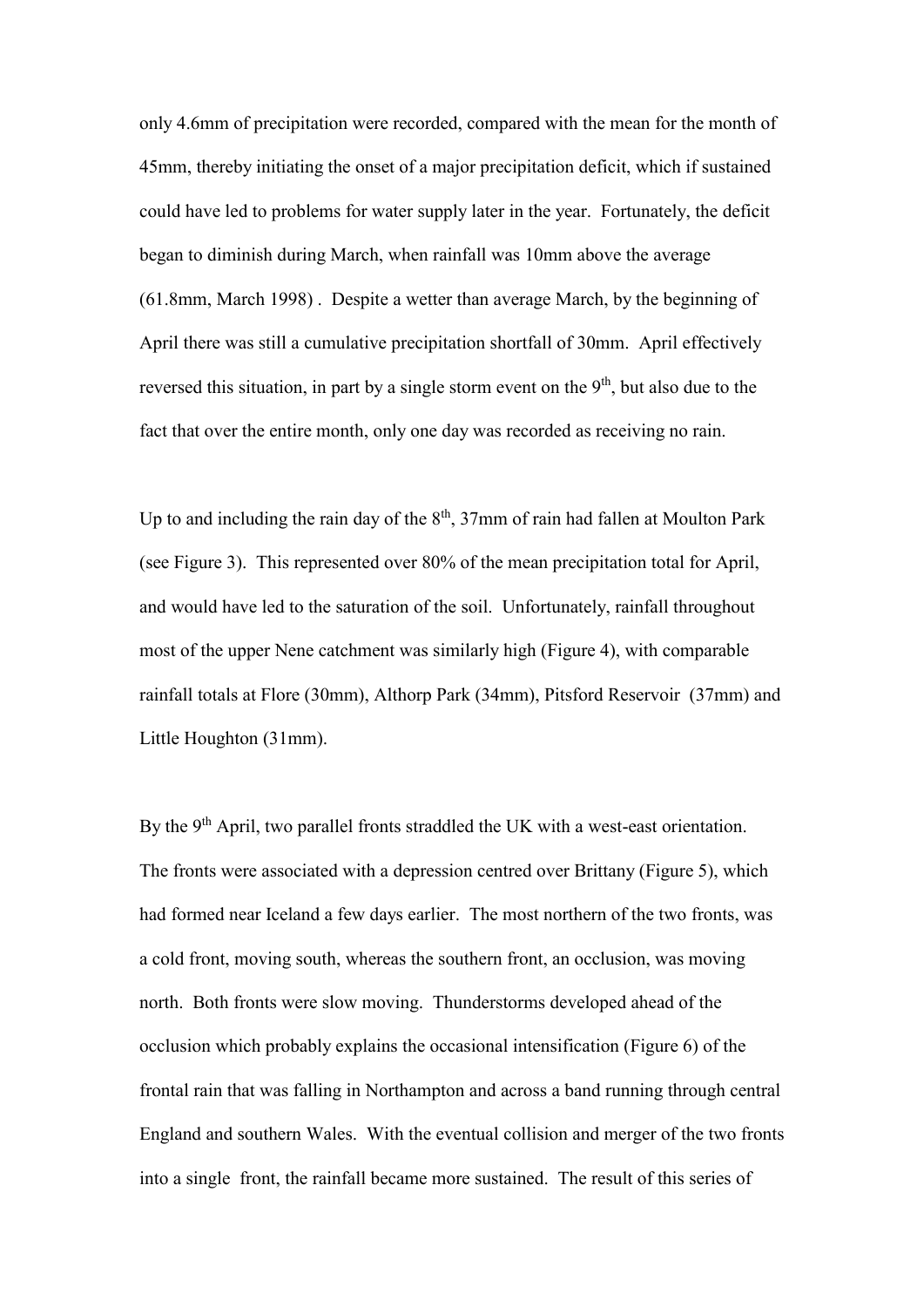events was an additional 54mm of rain falling on Northampton, with almost 90% of this precipitation (48mm) falling during a thirteen hour period, between 0930 and 2230GMT (Figure 6).

Although most of the rain on April  $9<sup>th</sup>$  fell between 0930 and 2230 GMT, there is considerable temporal variation in precipitation intensity. Due to the fifteen minute resolution of the recording gauge, it is impossible to determine the full extent of continuous rainfall. A total of 48mm of rain was recorded during the thirteen hours of the storm, of which more than half had fallen by 1430 GMT (27.8mm of storm total). The precipitation began as intermittent, moderate rainfall, before becoming continuous from 1030 onwards (Figure 6). The shift from intermittent to continuous rainfall coincided with a rapid intensification, culminating in the highest intensities recorded during the storm of 10.4mm/hr between 1130 and 1230GMT. However, greater intensities were recorded during two fifteen minute intervals, ending at 1115 and 1230 (see Figure 6), during which rain was falling at a rate of 12.0mm/hr. Following the heavy rainfall, intensity declined to 3.6mm/hr between 1230 and 1330. This was followed by a brief intensification to 5.8mm/hr, before subsiding once more and degenerating into intermittent, though still moderate intensity rainfall (according to the Meteorological Office (1982) standard classification), lasting until 1730. Between 1830 and 1930 there is a final intensification with rainfall increasing to 6.4mm/hr, after which the rainfall became intermittent, moderate to slight rainfall lasting until the end of the storm at 2330GMT.

Elsewhere, in the affected areas of England and Wales, higher precipitation values were recorded, for example at Pershore, south of Worcester, a total of 76.6mm of rain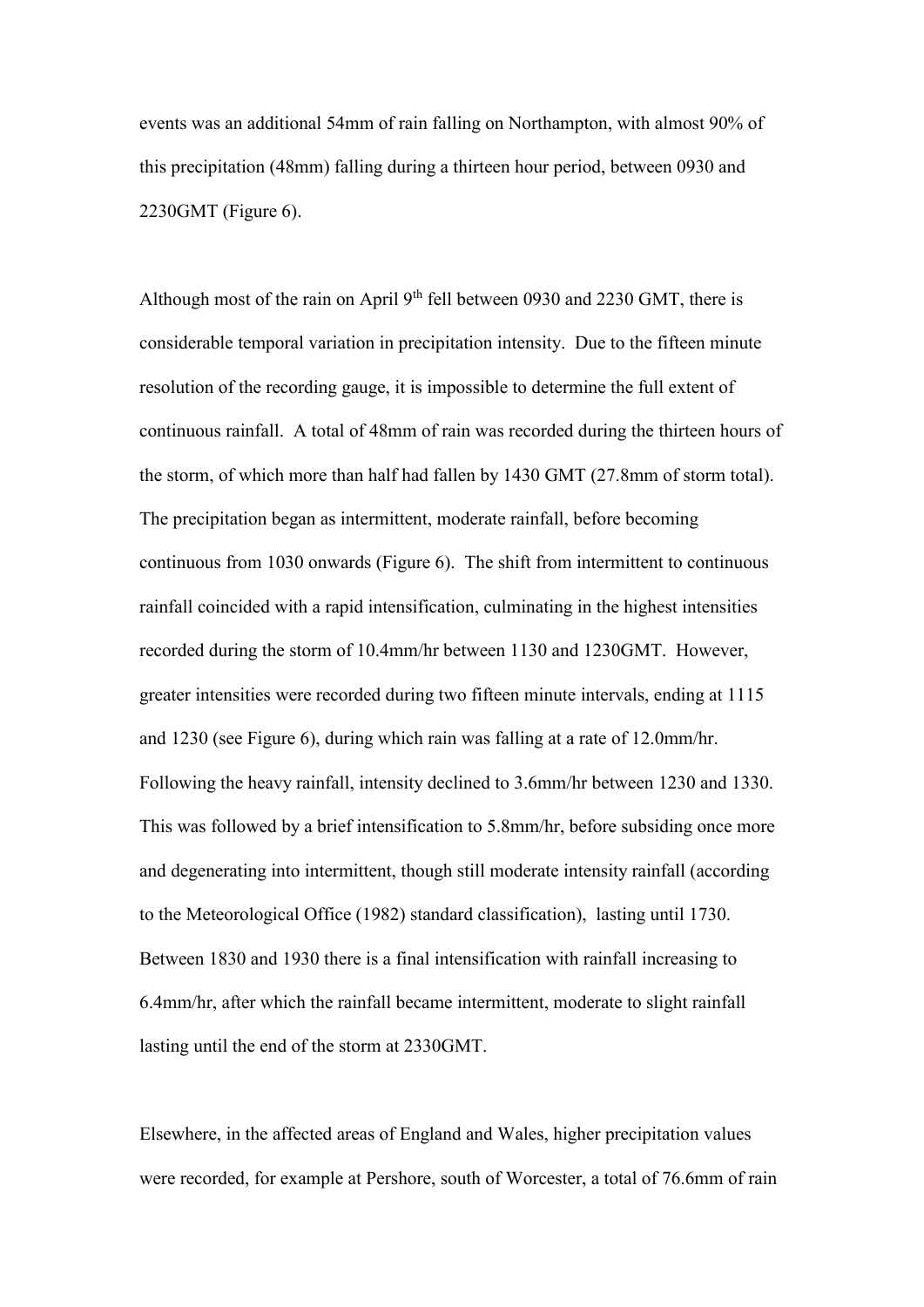fell in 14 hours, averaging 5.5mm/hr (Bye and Horner, 1998a). Bedford, to the south east of Northampton, received 36mm over 12 hours, with a maximum rainfall of 6.4mm over a one hour period, which contrasts markedly with the 10.4mm that fell within an hour at Pershore (Bye and Horner, 1998a), and the 9mm recorded at Moulton Park, Northampton.

Northampton appears to have been on the edge of the area affected by the higher intensity rain fall, but even the highest intensities recorded during this storm at Moulton Park, are unremarkable when compared with maximum rainfall intensities for other storms around the country, for example, during July 1982, a maximum precipitation intensity of >250mm/hr was recorded at Birmingham (Kings *et al*., 1983). At Northampton the greatest proportion of the precipitation during the rain day was attributable to over eight hours of moderate rainfall with an intensity of up to 4mm per hour, and not due to a long duration of high intensity precipitation.

### **Conclusion**

At Moulton Park, Northampton, the quantity of rain produced by the storm (54mm), was clearly unusual for April, and indeed came close to the highest daily fall recorded at Moulton Park in August 1980 (66mm). April, 1998 will be remembered for the flooding, which at Northampton was initiated by sustained rain falling on an already saturated catchment, resulting in estimated peak flows through the town in excess of 150m<sup>3</sup>/s (Bye and Horner, 1998b). Whilst this may have been the first flood to affect Northampton in over 50 years, prior to the installation of more appropriate flood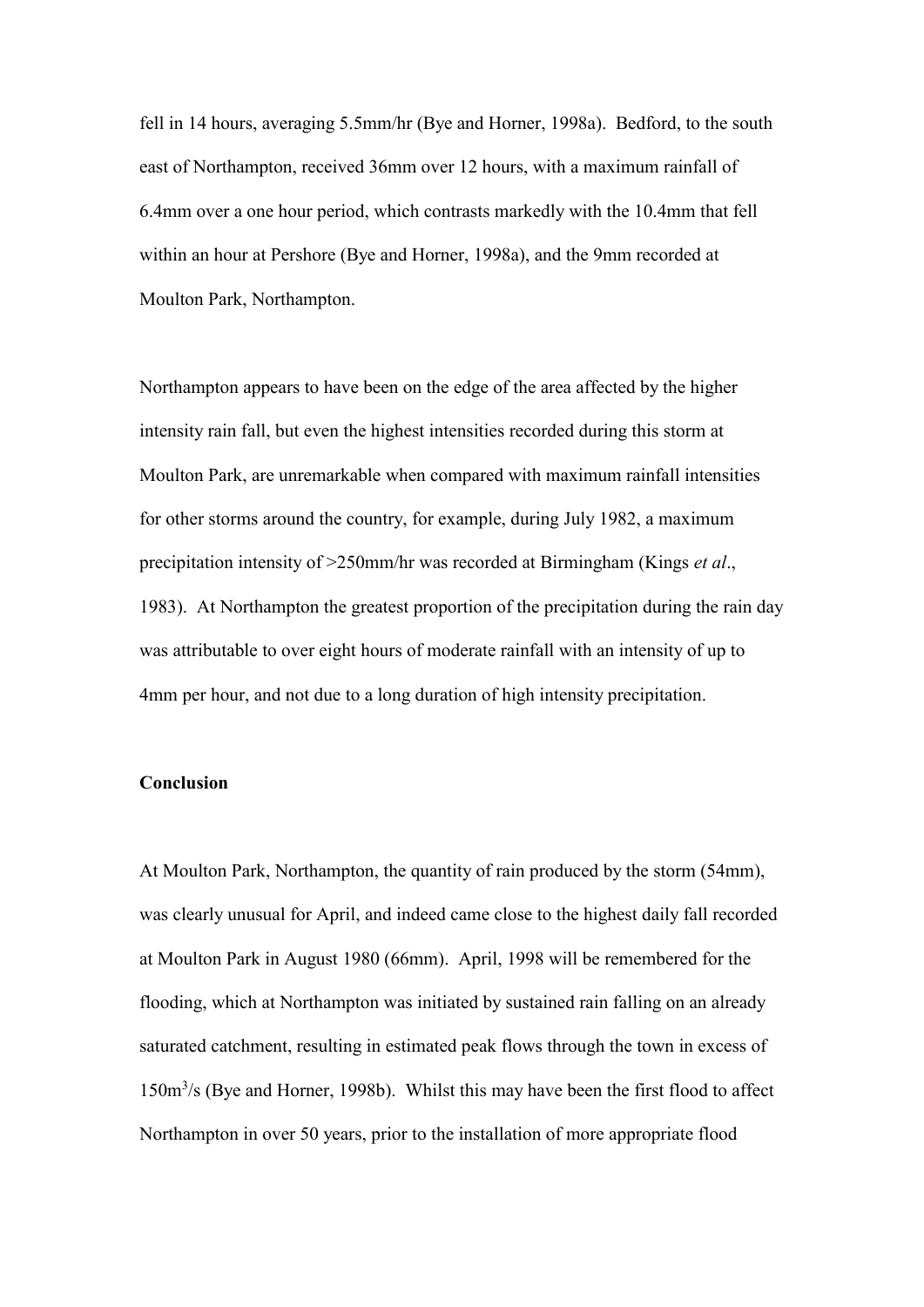defences, flooding was a regular occurrence in the floodplain developments of Northampton.

#### **Acknowledgements**

The author would like to thank Tina Fairless and Paul Stroud at UCN, and the Environment Agency for their help and data.

## **References**

Brooks, C.E.P. and Glasspoole, J. (1928) *British Floods and Droughts*, Ernest Brown, London.

Bye, P. and Horner, M. (1998a) *Easter 1998 Floods. Final Assessment by the Independent Review Team, Volume 1*, Environment Agency, 121pp.

Bye, P. and Horner, M. (1998b) *Easter 1998 Floods. Final Assessment by the Independent Review Team, Volume 2*, Environment Agency, 341pp.

Dallas, G. (1943) *Flood Prevention works at Northampton*, River Nene Catchment Board, Northampton. 40pp.

Kings, J., Beresford, A.K.C. and Wenman, P. (1983) The Birmingham thunderstorm, 14 July 1982. *Weather*, 38, 34-37.

Meteorological Office (1982) *Observer's Handbook*, HMSO, London. 220pp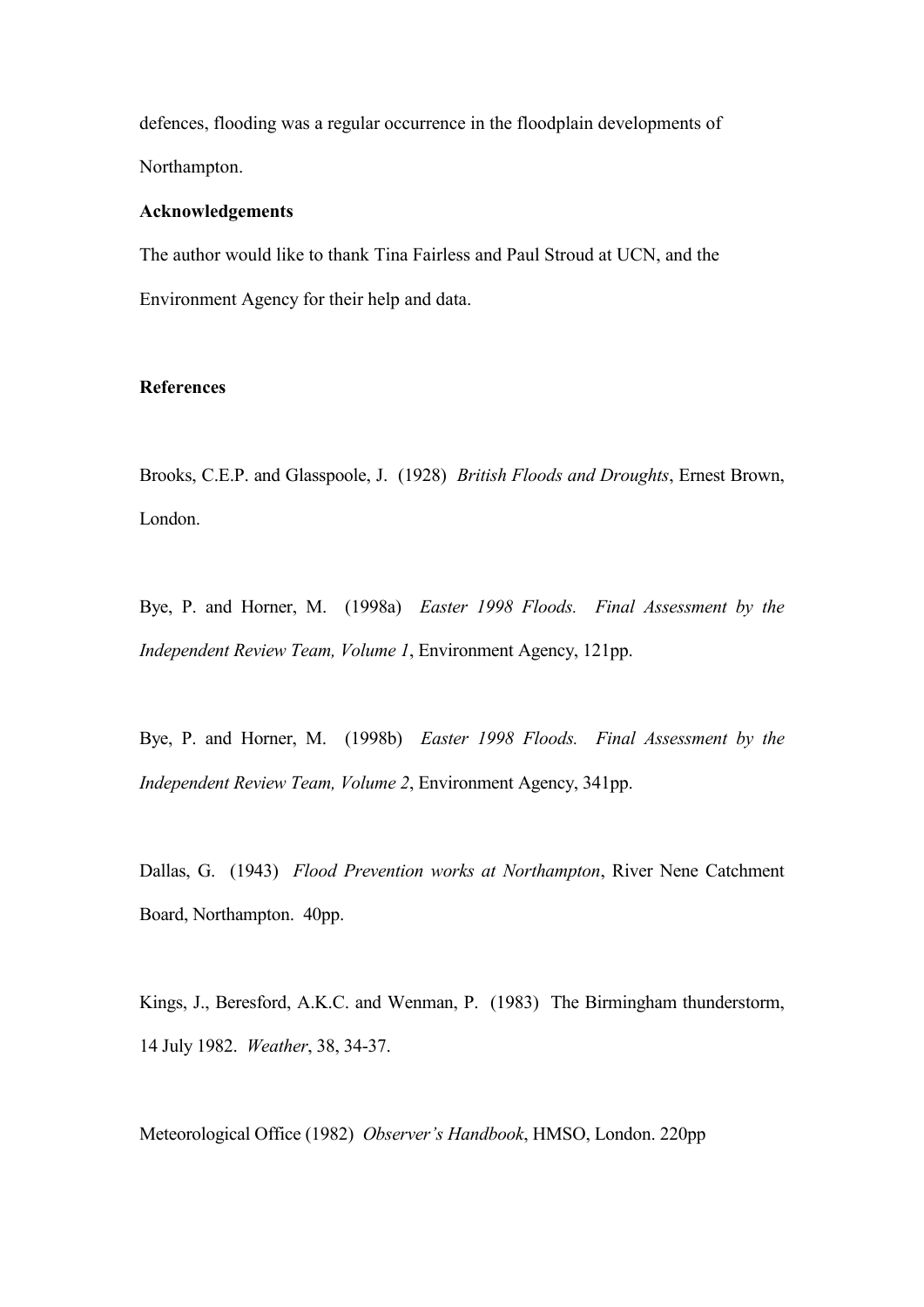National Rivers Authority (1994) *Upper Nene Catchment Management Plan. Consultation Report Summary*. NRA- Anglian Region. 39pp

Northampton Herald (1880) The Floods at Weedon, *Northampton Herald*, 17<sup>th</sup> July 1880.